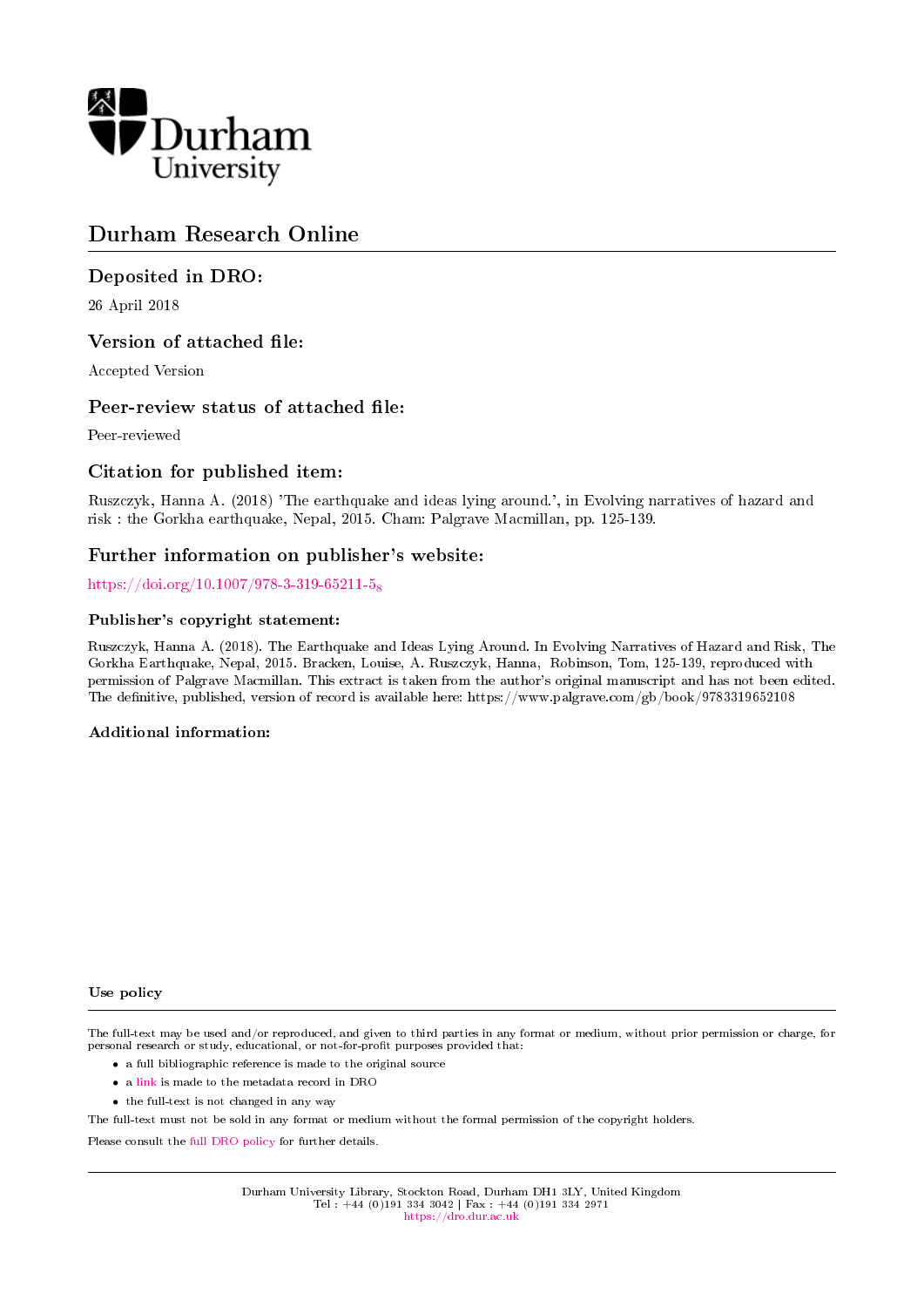Book *Evolving Narratives of Hazard and Risk, The Gorkha Earthquake, Nepal, 2015* to be published by Palgrave Pivot (2018)

# **Chapter 8: The Earthquake and Ideas Lying Around**

**Hanna A. Ruszczyk**

#### **8.1 Ideas Lying Around**

The aftermath of the Gorkha earthquake in terms of what the earthquake allowed to happen in Nepal is discussed in this chapter. I explore how the government utilised the earthquake sequence to propel ideas that were lying around in the background (Hyndman 2011). There were two 'ideas that were lying around' in April 2015. The first idea was the necessity to implement earthquake-resistant construction (ERC) by laws as well as urban planning in the rapidly urbanising country. The second idea lying around was the need to promulgate the long-debated constitution.

In *Dual Disasters*, detailing the 2004 Indian Ocean tsunami impact, Hyndman (2011, 116) suggests that Milton Friedman's crisis hypothesis proved to be correct, 'a crisis– actual or perceived–produces real change. When that crisis occurs, the actions that are taken depend on the ideas that are lying around' (Friedman and Friedman 2002, xiv). In Aceh, Indonesia, the tsunami solidified the peace process and strengthened political resolve to stop the conflict between the Free Aceh movement and the government.

I propose that implementation of urban planning and earthquake-resistant construction as well as the political implications of the constitution and the ensuing economic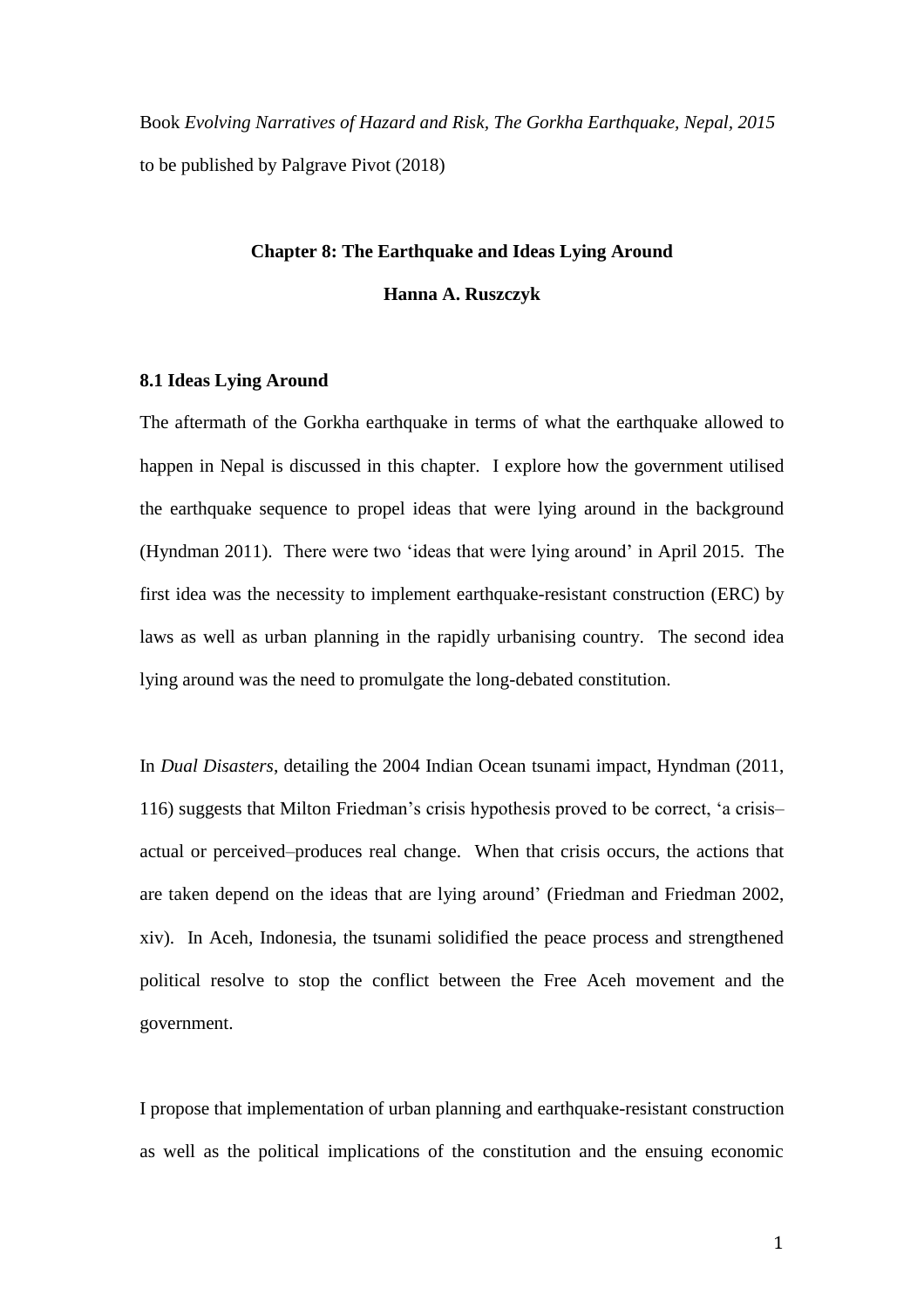blockade were as important as the earthquake for large segments of Nepal's residents. This can be seen from the impact on Bharatpur, a medium-sized Nepalese city not significantly devastated by the earthquake. I will explore what the earthquake allowed to happen through the lens of one of the largest and most rapidly urbanising cities located outside the 14 designated severely impacted districts of Nepal. The earthquake primarily impacted rural areas, with the exception of Kathmandu Valley. A total of 14 districts out of the 75 were designated severely impacted, and 31 districts were designated impacted districts. Chitwan district is in the latter group.

#### **8.2 An Earthquake**

I was in Bharatpur, Nepal, only 38 miles south of the 25 April epicenter, conducting my long-term research on urban disaster community resilience, when the earthquake began, when the ground shock. The following excerpts are from my Durham University, Department of Geography PhD researcher blog1:

The earthquake started at 11:56 a.m. on the day of rest (Saturday), therefore there were few vehicles traveling, the shops were still closed and few people were out in Bharatpur. My research assistant and I were walking on New Road in the industrial area of town where the India bound trucks get serviced, where buses are made etc. It is a wide unpaved road near the river. The metal was shaking on the commercial building near me. I asked R what he thought was going on. He said, "earthquake". I felt faint and not stable on the ground, there was a yellow haze and it appeared as if waves were coming from the ground and the ground was shaking horizontally. It lasted around a minute and a half. I swayed but did not fall. …

 $\overline{\phantom{a}}$ 

<sup>1</sup> http://community.dur.ac.uk/geopad/2015/04/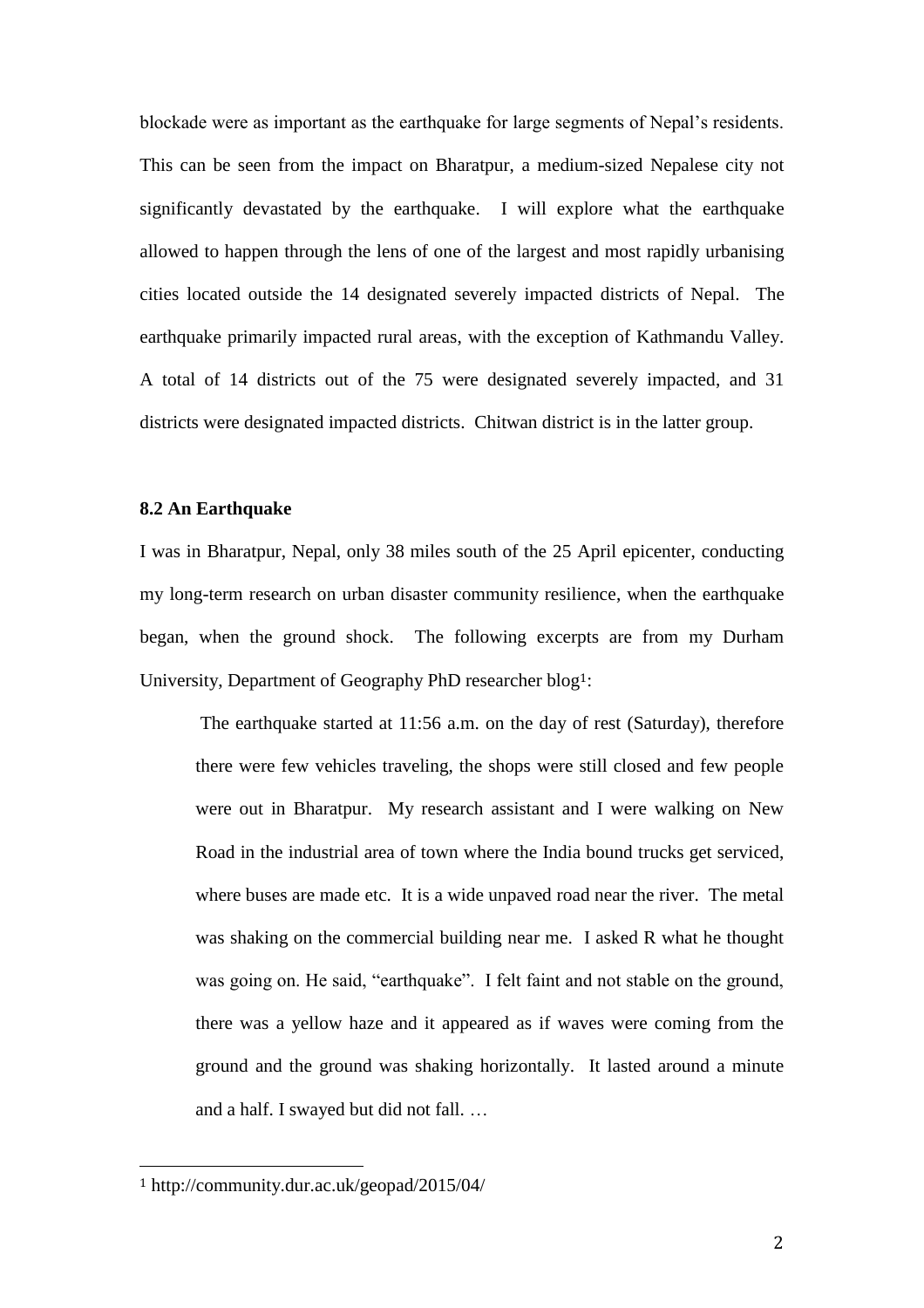The city's infrastructure was intact and only a few buildings were damaged. The 6.7-magnitude aftershock on Sunday, April 26, was especially grim and felt almost as powerful as the Saturday earthquake. In the first 72 hours, we experienced 68 aftershocks. It was, quite simply, terrifying.

Within five to seven days after the earthquake, Bharatpur (in Chitwan district) was a transit point for people fleeing Kathmandu Valley by public transportation, primarily via bus. Due to the perception that Kathmandu Valley was dangerous; people were fleeing to temporarily live with extended families. According to the Sub-Metropolitan City of Bharatpur (SMCB) authorities, Bharatpur provided food and water to over 100,000 people who were traveling onward to south eastern and southwestern parts of Nepal.

According to the SMCB, the 12 May earthquake caused structural damage in the city: 100 buildings were totally destroyed and 300 buildings were partially collapsed. The SMCB staff struggled with the volume of requests for structural integrity assessments of earthquake damage. Subsequently, the SMCB trained 38 volunteer engineer consultants who assessed 3000 reported damaged buildings out of a building stock of 40,000.

I wrote an article for the *Natural Hazards Observer* in August 2015. This is the concluding paragraph:

I will return to Bharatpur in late September 2015 to continue my [PhD] fieldwork. I look forward to learning how people and the government have

3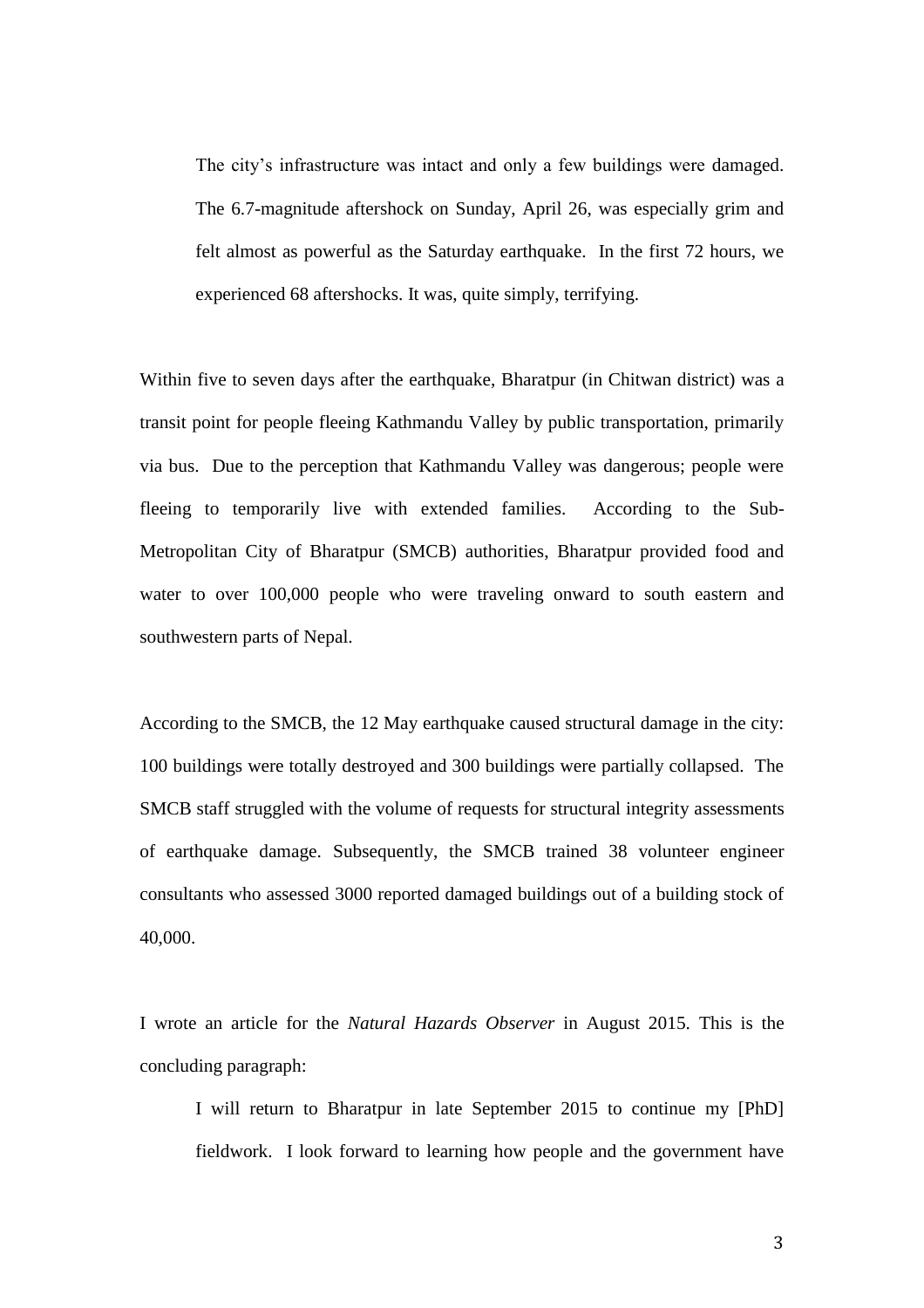incorporated the earthquake experience into their lives and professional work and if the experience will change more than natural hazards mitigation, preparation and response in Nepal. I wonder if there will be changes in the political sphere, the creation of a constitution and possible municipal elections.

I sought to learn how my National Society for Earthquake Technology – Nepal (NSET) colleagues, the Bharatpur residents and the key stakeholders for the doctoral research had incorporated the earthquake experience in their lives and how important the earthquake continued to be to them. Anthropologist Edward Simpson, in his book, *Political Biography of an Earthquake: Aftermath and Amnesia in Gujarat, India* (2013) describes how earthquakes are a special kind of a hazard that creates ruptures in physical, social, political and economic spheres and by which a new kind of a future can be imagined and created. He discovered that the 2001 Gujarat Earthquake radically changed Gujarat, India, in the ensuing decade, leading to the 'Gujarat model' for economic development. Likewise, the Gorkha earthquake is in the process of changing Nepal physically, politically, socially and economically.

# **8.3 Urban Transformation**

The first idea lying around which the earthquake propelled is the combination of earthquake resistant construction and urban planning in the form of land use plans. Until very recently, Nepal was considered a rural country, albeit undergoing rapid transformation. The government, through the Ministry of Federal Affairs and Local Development (MFALD), is spearheading the transformation of Nepal from a rural country to an increasingly urban one.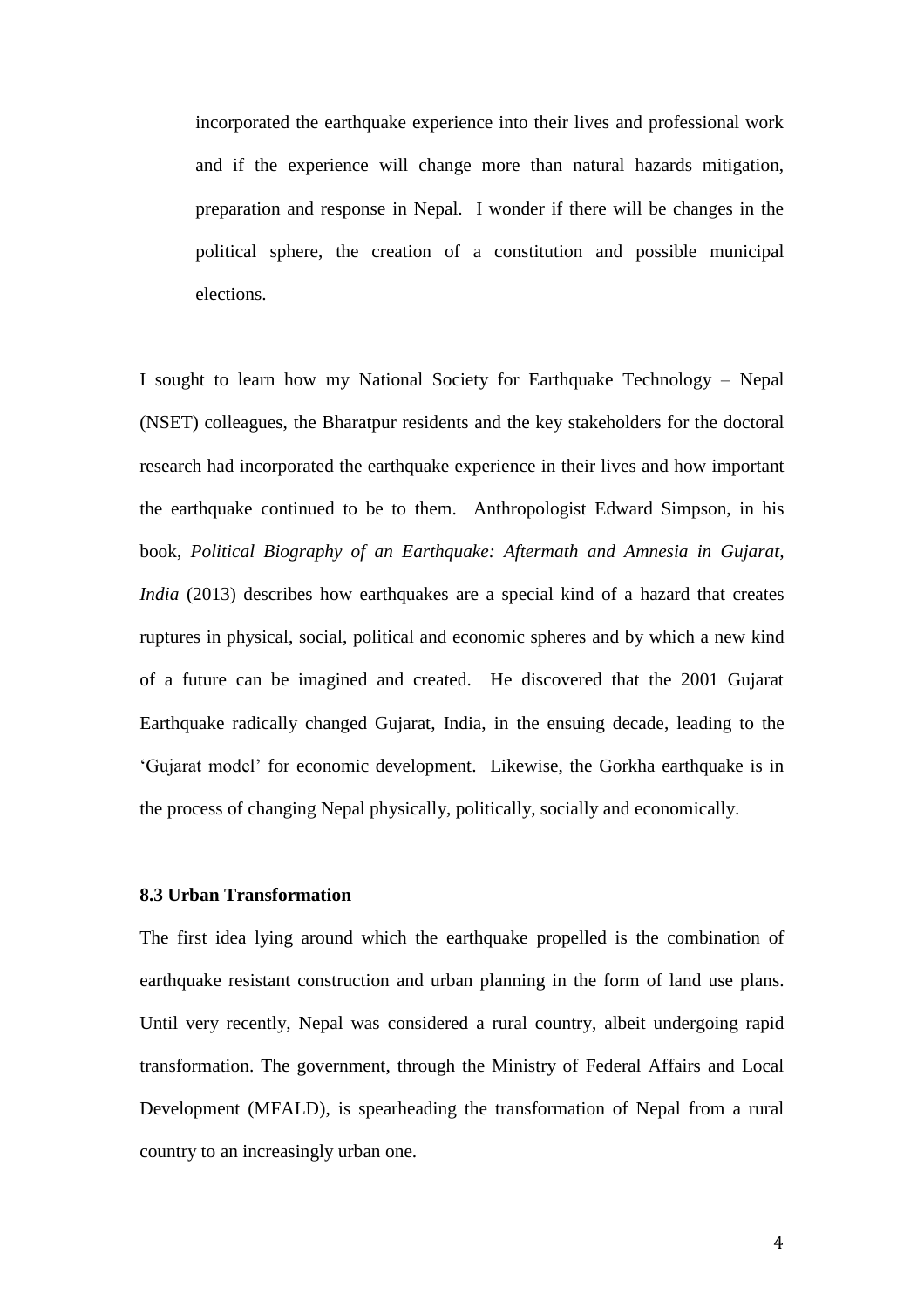In 1991, there were 33 municipalities, in 2001 there were 58 municipalities, including the metropolitan city of Kathmandu and four sub-metropolitan cities (Tanaka 2009, 144). Until April 2014, Nepal was a rural country where 86% of its population (IFAD 2014) lived in rural areas (led by village development committees). In May 2014, 72 additional municipalities were created in Nepal (total of 130). Six months passed before these new municipalities were trained on their roles and responsibilities, including how to implement the National Building Code. This training was provided by MFALD with financial support from the German government. In December 2014, an additional 61 municipalities were created and some of the existing cities were enlarged, resulting in a total of 191 municipalities. In early 2015, an additional 28 municipalities were created for a total of 219. These 90 newer municipalities have not been sufficiently trained by the government in their new responsibilities, partly due to the earthquake sequence and, subsequently, the constitution and the economic blockade. Nepal is now over 40% urban in population according to MFALD.

Bharatpur is the fifth largest city of Nepal and is located in central Terai, near the border with India. Bharatpur is very different from the rural hilly and mountainous regions devastated by the earthquake. It is also very different in ethnic and caste composition from the rest of the Terai due to the significant migration of high caste groups from the hills into Bharatpur in the past three decades. Bharatpur has changed rapidly, both demographically and physically since the early 2000s. Until November 2014, Bharatpur Municipality had 14 wards and a population of 144,000. In December 2014, it became a sub metropolitan city with 29 wards; its physical area increased by 50% and its population increased over 50% due to five amalgamated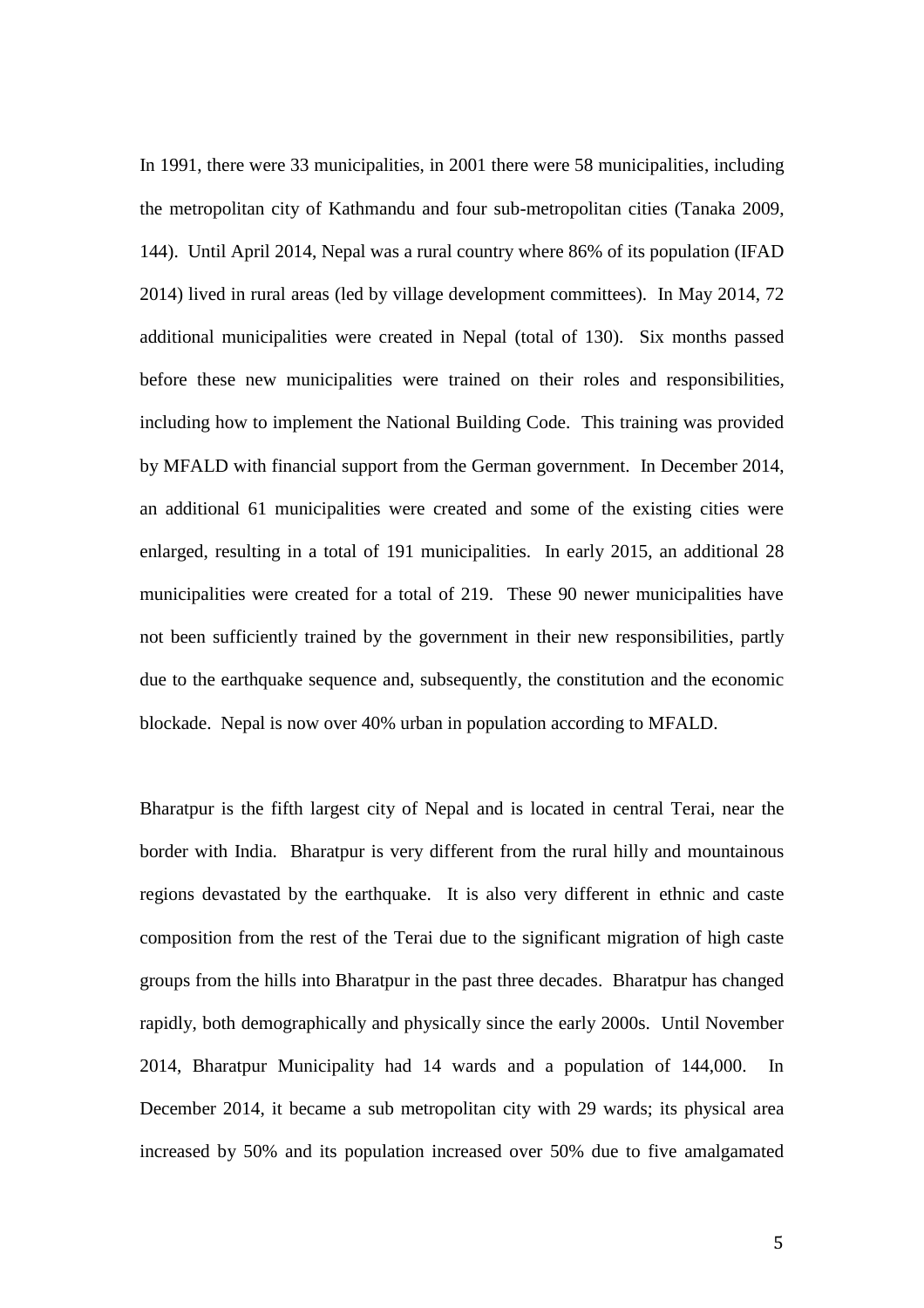villages in the southeast and southwest of the city. These villages brought their rural poverty and specific hazards (river flooding and wild animal attacks from the jungle) to the newly created SMCB. Five months later, the earthquake struck.

The change of status from a municipality to a sub-metropolitan city, the increase in population and size of the city as well as the local authority's increase in responsibilities post-earthquake are intertwined in Bharatpur. Bharatpur can be viewed as indicative of the emerging issues and changes taking place in many other enlarged or new municipalities in Nepal post-earthquake. It is at this level, the local authority and its relationship with residents, that the impact of the earthquake and what the earthquake allowed to take place can be seen and felt most intensively.

According to the new leader of the SMCB, the government representative in Bharatpur, there are five important challenges facing post-earthquake Bharatpur (in 2015): urbanisation, solid waste management, introduction of street lighting, formalising informal businesses and increasing the tax base, and implementing the National Building Code and strengthening building regulations. Disaster risk reduction (DRR) is on the list of challenges Bharatpur faces (at the bottom) in the form of the building code. From the perspective of the local authority, DRR is important, but only one of many other issues facing the rapidly urbanising city.

#### **8.4 Earthquake-Resistant Construction in Nepal**

As part of the reconstruction process post-earthquake, MFALD declared it would strictly enforce the National Building Code and earthquake-resistant construction of houses throughout the country. MFALD explained that the Department of Urban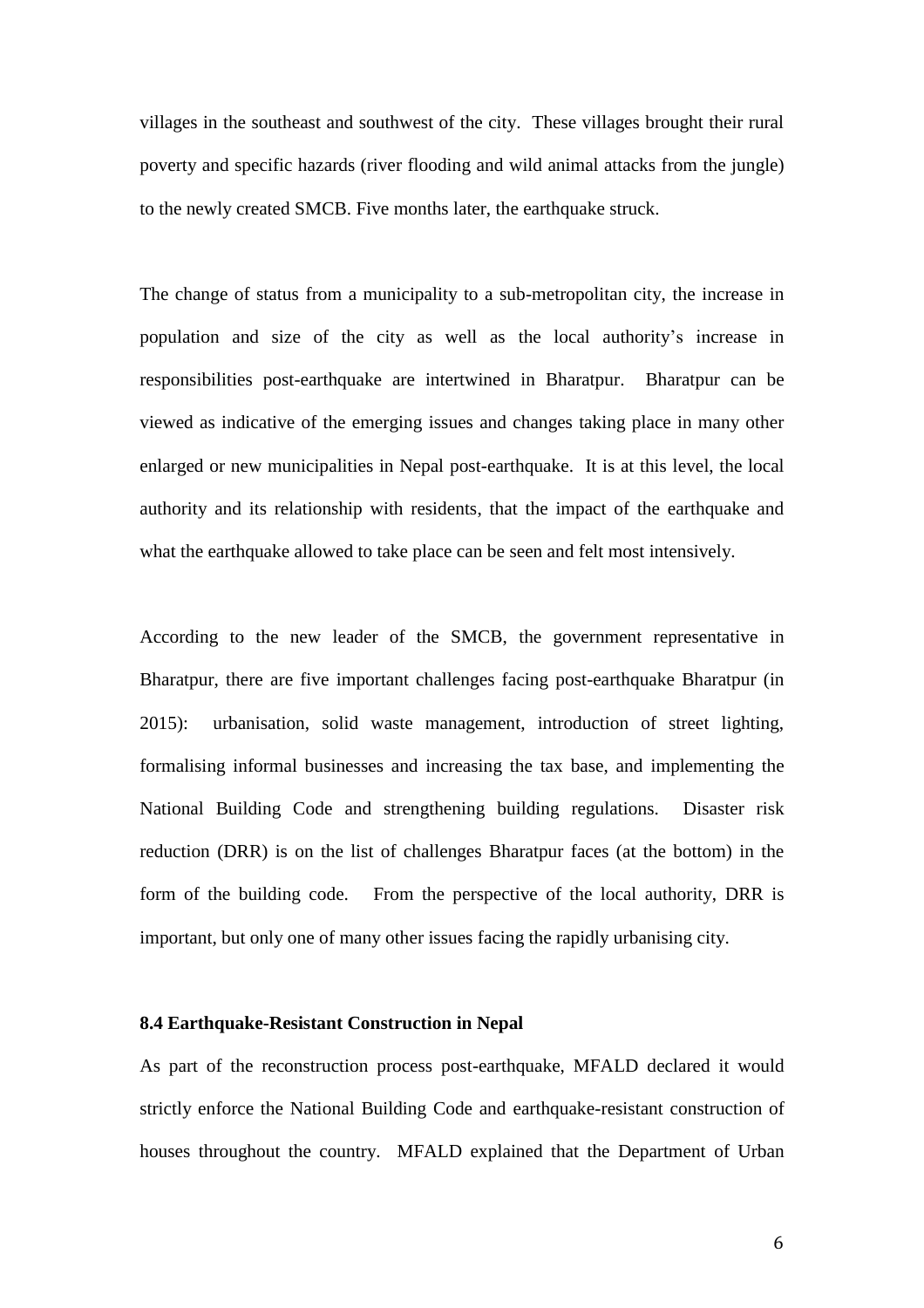Development and Building Construction had developed amendments to the building code. These building bylaws needed to be approved by each municipality. This momentum is a positive sign for Nepal. There is a window of opportunity (Birkmann et al. 2008) for improved practices related to earthquake-resistant construction to be developed and implemented before collective institutional memory of the earthquake fades into the background.

There appears to be an understanding in the national government that this earthquake was not 'the big one', which had been expected and on which disaster scenarios had been built. Fears that the next earthquake, whenever that will be, will lead to higher fatalities and more devastation than the Gorkha earthquake are reinforcing national efforts to focus on building earthquake-resistant infrastructure and resilient houses in the future. The government of Nepal, mobilised by the Gorkha earthquake, is requiring all local authorities to fully enforce urban planning measures, including the National Building Code and earthquake-resistant construction.

The local authorities are thrust in the midst of the government's efforts to decentralise responsibility for earthquake-resistant construction and urban planning. The Bharatpur local authority is acutely aware it will be held accountable in the future to the government, although it is struggling with insufficient human and financial resources to carry out its statutory responsibilities. Pelling (2012, 147) suggests disasters can weaken local authorities 'even further as their functions are overwhelmed'. There has not been any additional resources allocated after the change to sub-metropolitan city nor after the earthquake. Only additional responsibilities, in the form of development and disaster risk reduction initiatives have been given.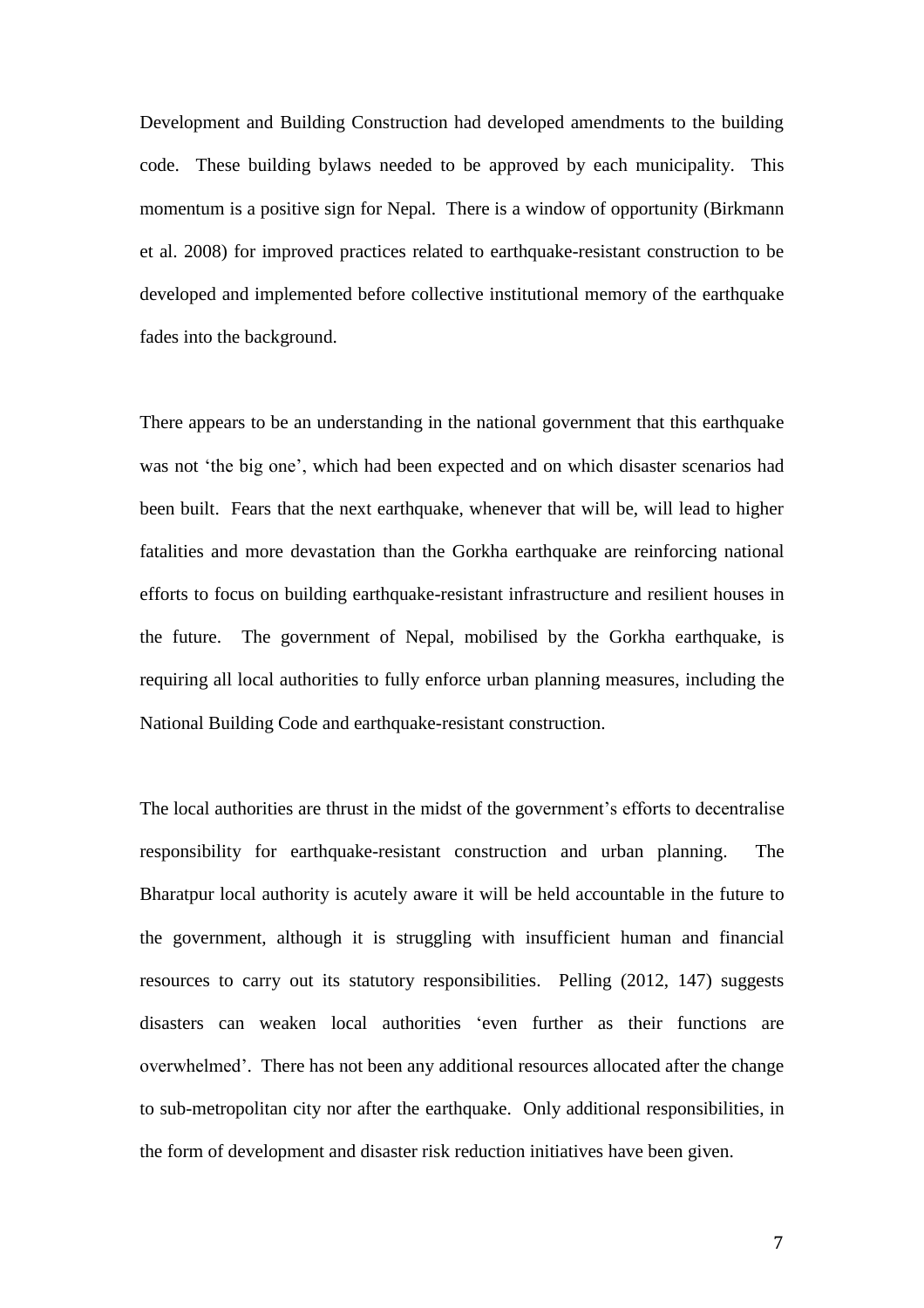Before the April 2015 Gorkha earthquake, the SMCB was already attempting to implement the National Building Code (see Chap. 2). The local authority was training masons, building contractors, engineers and homeowners on ERC, with the technical support of NSET and financial support of the U.S. Agency for International Development (USAID). After the earthquake, the local authority's motivation and determination was intensified due to pressure from MFALD. In September 2015, the SMCB executive officer met with hundreds of representatives of the construction industry and government officials to discuss the government's ERC policy. The officer publicly declared that his sub-metropolitan city would begin implementing the National Building Code 'without flexibility'.

The earthquake sequence galvanised the SMCB to intensify its efforts to enforce earthquake-resistant bylaws and the full implementation of the building code related to construction of new housing and commercial buildings because the MFALD was pressuring local authorities throughout the country. The responsibility for ensuring new construction is earthquake resistant is also beginning to shift from the public sector to the private sector. Issues of accountability, ability, training and resources within the private sector and within the local authority to process this increased workload remain to be resolved.

#### **8.5 Urban Planning in Nepal**

Post-earthquake, urban planning and land use planning became more important for the new sub-metropolitan city due to pressure from the MFALD. A senior official leading urban planning for the sub-metropolitan city explained after the earthquake: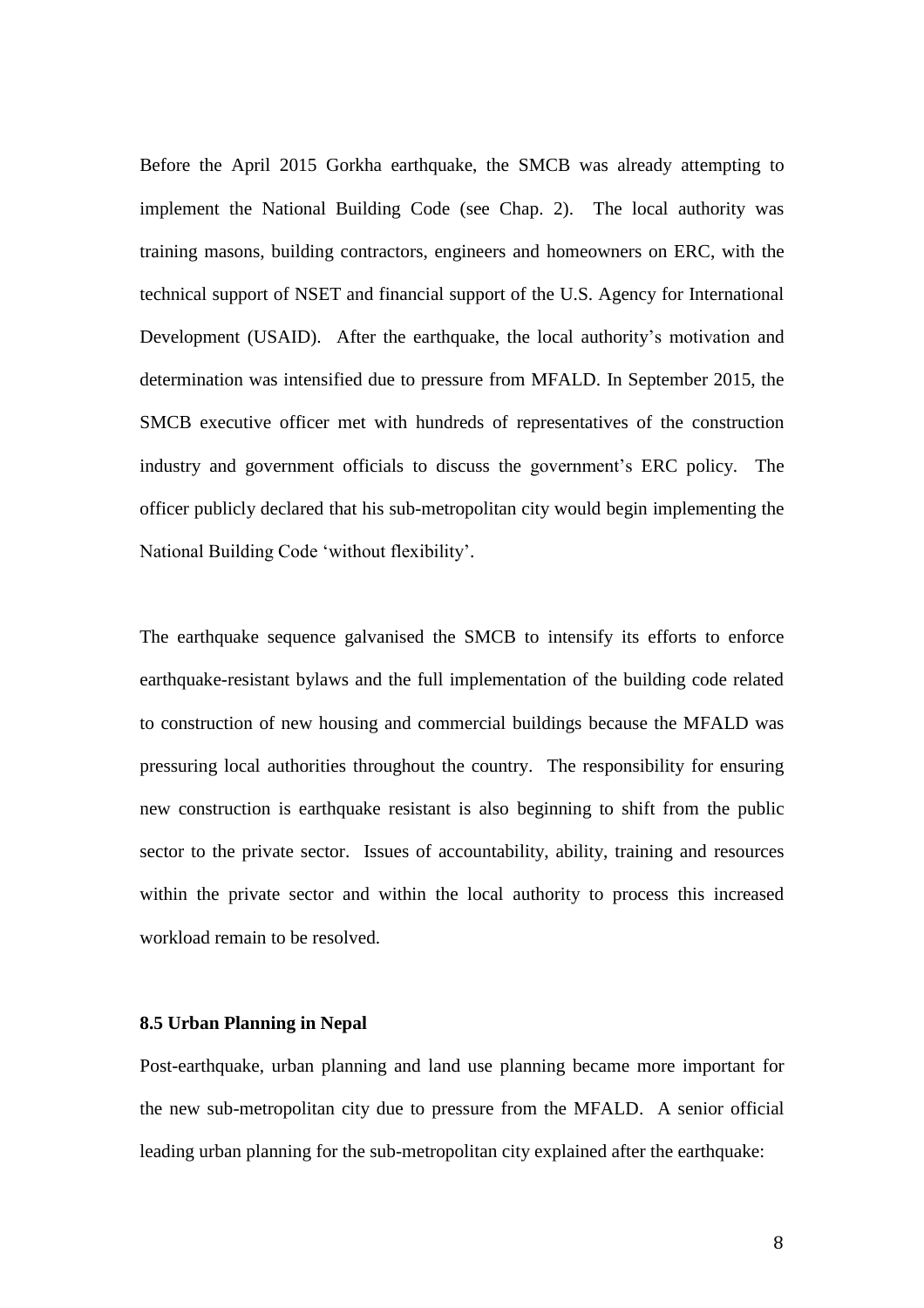Now that we have 29 wards, it is more complicated, the area of the SMC is too big. In the near future, there will be a SMC master plan with a land use plan. At the present time there is no demarcation of land use. People will be angry that agricultural land cannot be residential. It is all easy on paper but in the "field" [in reality] it is difficult to implement [for the local authority]. We will also be implementing the national building code and guidelines post earthquake.

He continued by stressing that the local authority does not have the financial resources to purchase land for infrastructure initiatives or the political power to lead urban planning. 'It is back to front', according to this key respondent from the SMCB; the urban local authority is following development led by residents rather than planning it. The local officials are overwhelmed with their increased responsibilities, lack of additional resources and lack of understanding how best to implement the government dictates.

The SMCB's mandated requirement to implement urban planning in the form of a land use plan that will govern space in the city is also being viewed by many residents as a potential hardship where they will have fewer mechanisms to informally influence the urban landscape. This is important to consider because in the recent past, residents through their neighbourhood groups, called Tole-level organisations (TLOs), have been reworking the urban physical infrastructure in informal ways, in a 'gray' space (Yiftachel 2009) created by the local authority.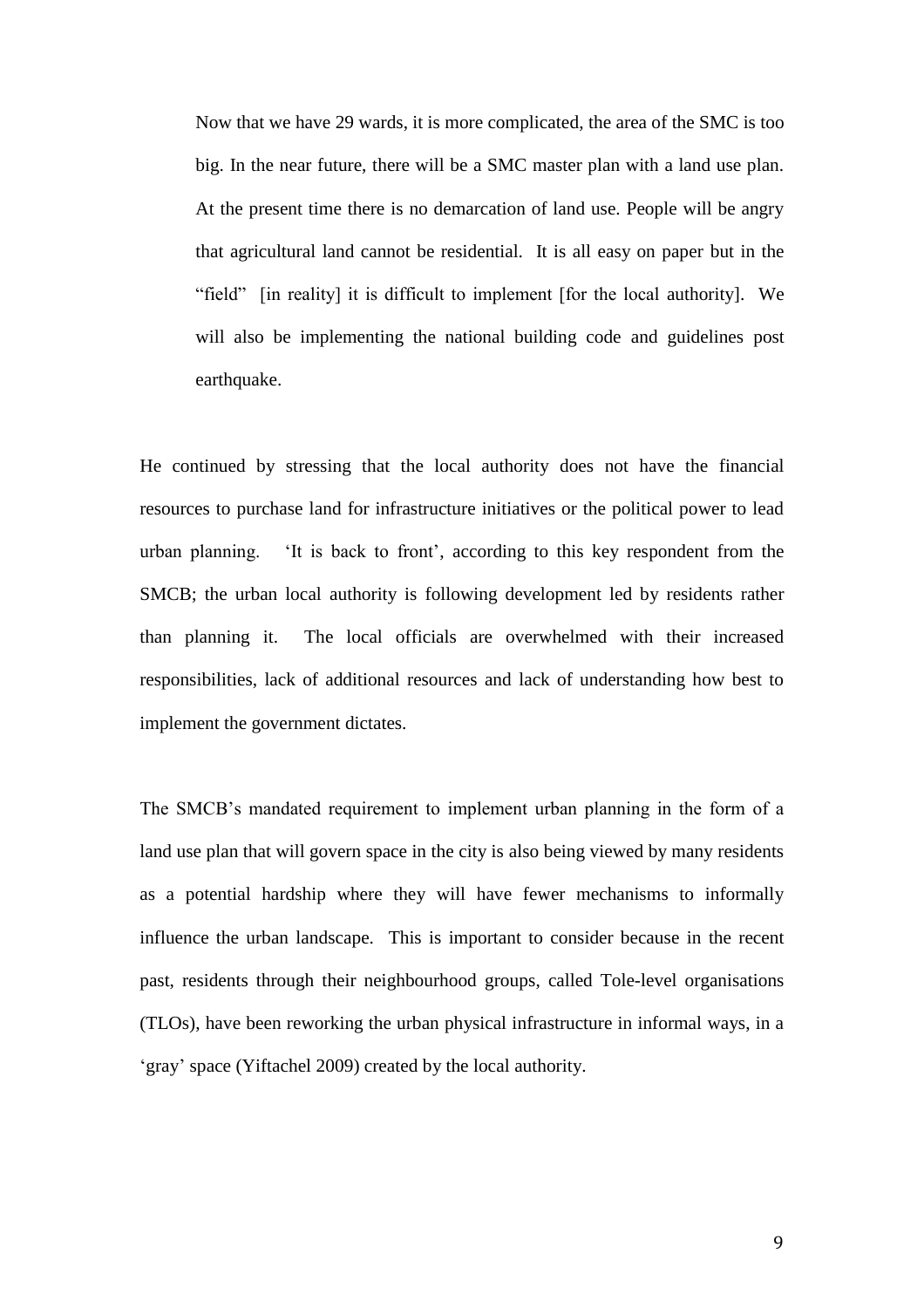The TLOs have allowed residents to influence and shape the city in an environment in which there has been no local elections since 1997. The informality of residents and the local authority, in relation to infrastructure investment (roads), has allowed the city to develop in the past decade, in spite of the local authority's limited financial resources. In the future, the collective social action, in the form of TLOs, may not be as powerful in some parts of the city if the land use plan is implemented. Mechanisms to influence the urban environment may need to be adjusted by residents.

The newly amalgamated rural wards will be particularly impacted by the new emphasis on urban planning and land use planning. Residents may not be able to sell agricultural land for house construction, and new housing construction is expected to be more tightly controlled. These changes will strengthen Bharatpur's resilience to earthquakes long term. In the short and medium term, these events create a perception of uncertainty for the local authority and residents because the mechanisms to informally influence their urban landscape appear to be curtailed.

Bankoff et al. (2015, 6) propose a disaster 'can be seen as simply as [an] agent of change in its broadest perspective capable of offering opportunities to push through needed policy solutions'. To what extent informality by residents for infrastructure provision will be eliminated or curtailed is unclear. It may involve a half solution; a new grey space may emerge, in which urban planning and earthquake-resistant construction implementation are broken down, frozen or modified.

Under no circumstances am I proposing that implementation of the National Building Code should not be adhered to; it is the cornerstone to building earthquake resilient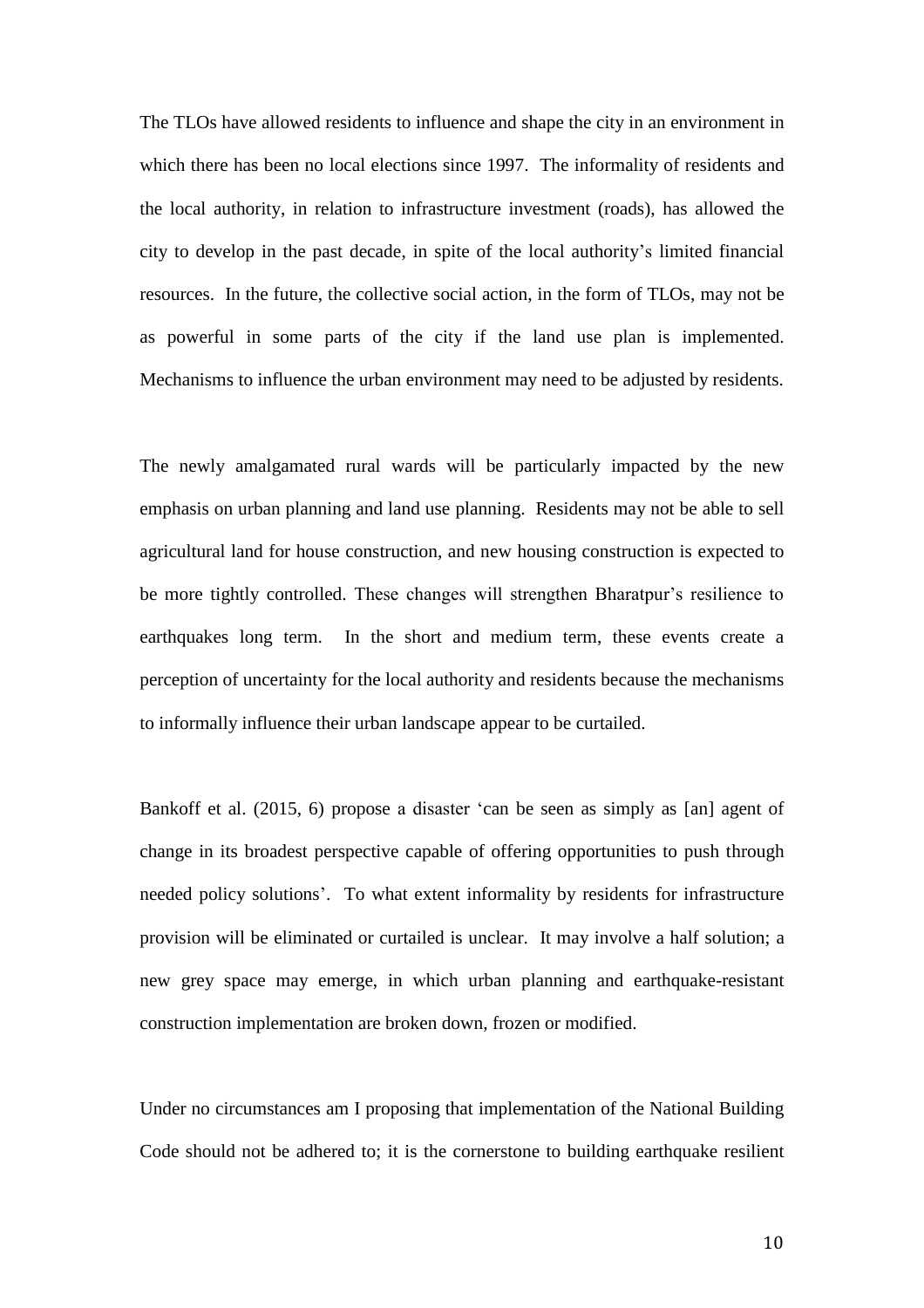construction (Wisner et al. 2012; Bosher 2008). My point is that the earthquake allowed the government to take ideas that have been lying around (ERC and urban planning) and propel implementation, albeit without ensuring the local authorities had the resources and tools to guarantee success. The government is also not ensuring mechanisms are in place for residents to have their voices heard and needs met in this uncertain environment. It is here, at the local level, at the interface between the local authority and residents where implementation may stall.

#### **8.6 Historical Perspective of Urban Planning Post-Earthquakes**

The fact that the Nepal government is using the earthquake to propel implementation of urban planning and earthquake-resistant construction is not a novel occurrence. The rebuilding of Lisbon after the great earthquake of 1755 is one of the first historical examples. The Portuguese state became intimately involved in the recovery and reconstruction process (Clark 2011). The state developed integrated urban planning and seismic-resistant building codes, many of which continued to be standard practice until the 1920s.

In 1934, issues of urban planning and earthquake resistant construction were also discussed after the great earthquake of 15 January 1934. Major General Brahma Shumsher J. B. Rana, in his book *The Great Earthquake in Nepal, 1934 A.D.* (1935; translated into English in 2013 by Lall), meticulously detailed the recovery and reconstruction of Nepal. In relation to urban planning, he argued 'to increase the height of buildings where the streets are narrow is to invite a greater loss in an earthquake in the future' (1935 [2013], 87). He concluded the book (ibid., 97) by stating: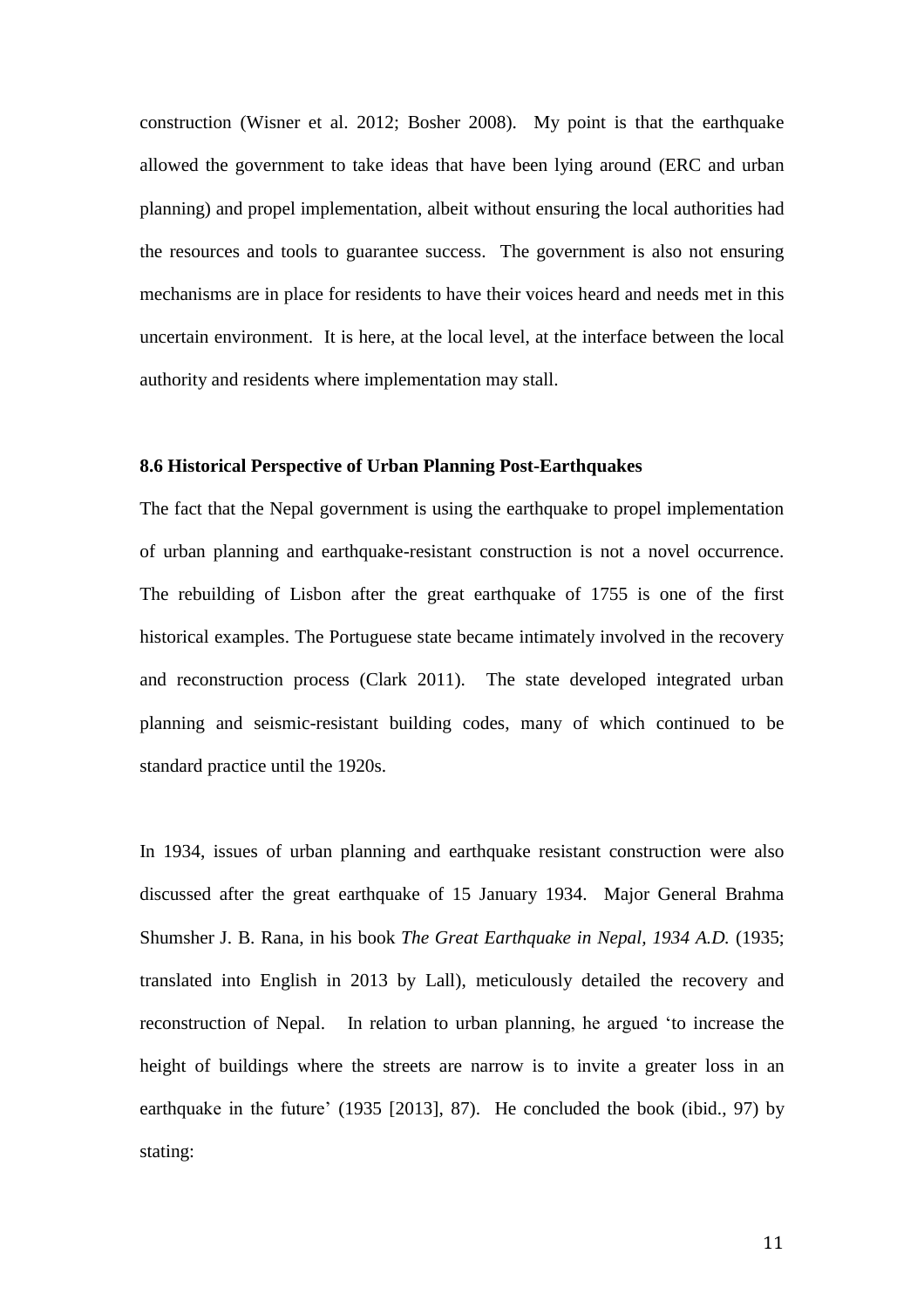Our knowledge had increased not only in the construction of houses and mansions but in laying towns too. Japan<sup>2</sup> has shown the way in this matter to the world. They have built better-looking, stronger and bigger cities in the place of those that were destroyed by earthquakes. They have built clean and wider streets in the place of narrow streets and lands where many lives are lost in earthquakes.

Major General Rana did not discuss why Japanese best practices were not utilised in Nepal's three cities of Kathmandu Valley (Patan, Kathmandu and Bhaktapur), although he does imply that cost may have played a role. The earthquake of 1988, which particularly impacted eastern Nepal, raised preparedness issues for Nepal as a whole (see Chap. 2).

#### **8.7 Constitution Promulgated**

 $\overline{a}$ 

Academic scholarship also shows that earthquakes have been utilised as opportunities for political and economic renewal, as a way to boost national pride and optimism. After the Great Hanshin-Awaji Earthquake of 1995 in Japan, Kobe was reconstructed in a 'Phoenix-like manner', with large infrastructure projects (Edgington 2010, 225).

After the Gujarat, India, 2001 earthquake, Simpson suggests there was competition to impose meaning from the earthquake 'it was the identity of India's recent past and the immediate future which was being fought over, and in this regard, the stakes were rather high' (2013, 5). The Indian government created the Gujarat model after the earthquake. The same can be said for Nepal and the government's desire to capitalise

<sup>2</sup> Japan had a devastating earthquake in 1923 from which the Nepali and Bihar State, India governments were learning best practices over a decade later.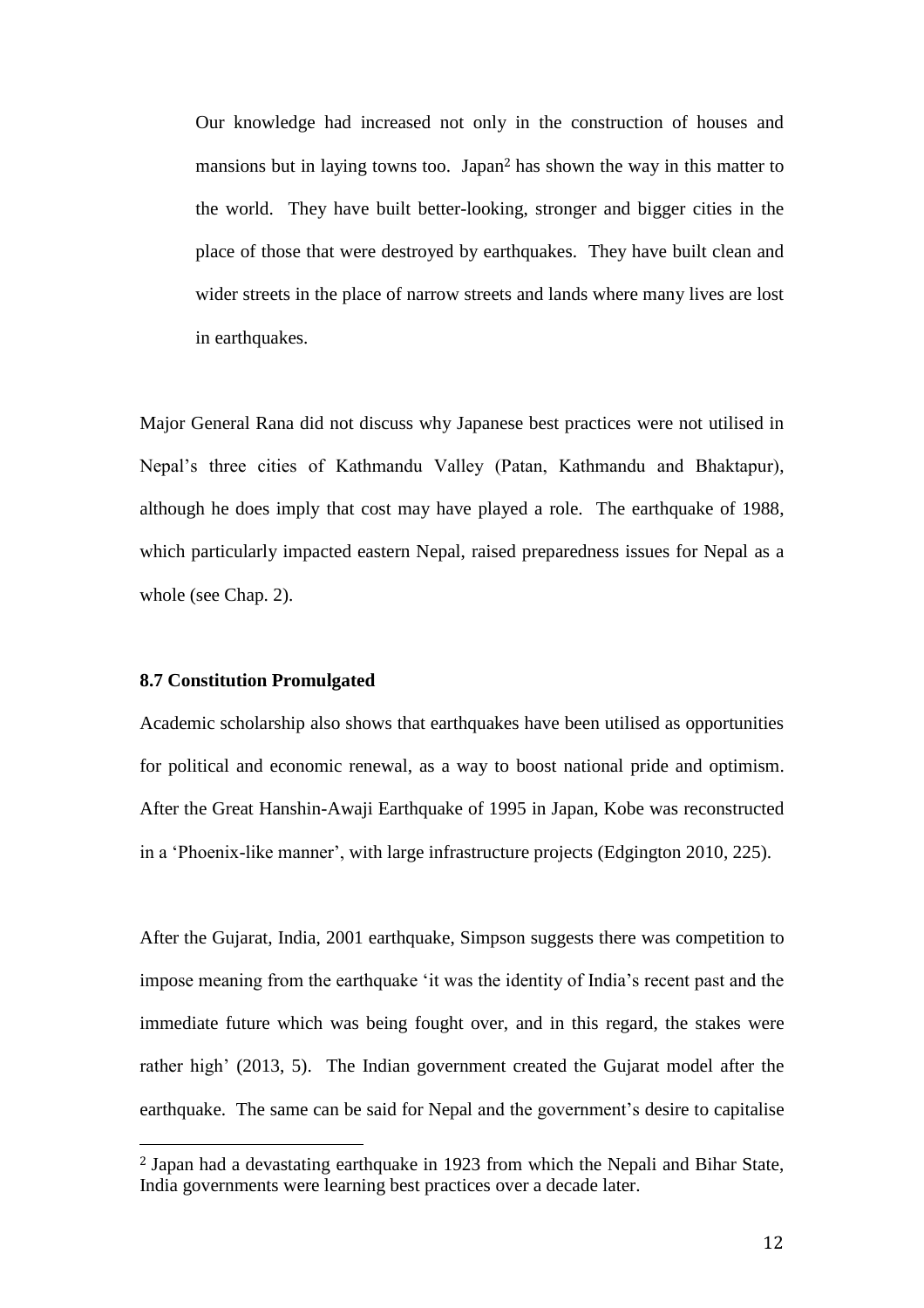on national optimism. Government officials were pleased that the Gorkha earthquake was not as devastating as had been expected and the initial response was managed well.

The constitution is the second idea lying around that the earthquake breathed life into and allowed to happen. The Nepal government, the constituent assembly, may have utilised the momentum created by a positive collective spirit after the Gorkha earthquake to attempt to transform the country by the promulgation of a new constitution. On 20 September 2015, the announcement of the constitution surprised most people domestically, including the Indian government, who had not expected Nepalese politicians to rally together to pass it (Figure 8.1).

Figure 8.1

Welcoming Nepal's new constitution 20 September 2015 in Bharatpur, Nepal (Source: Author's own)



After seven years of trying to pass a new constitution and the second elected constituent assembly tasked with this goal, the earthquake accelerated the process.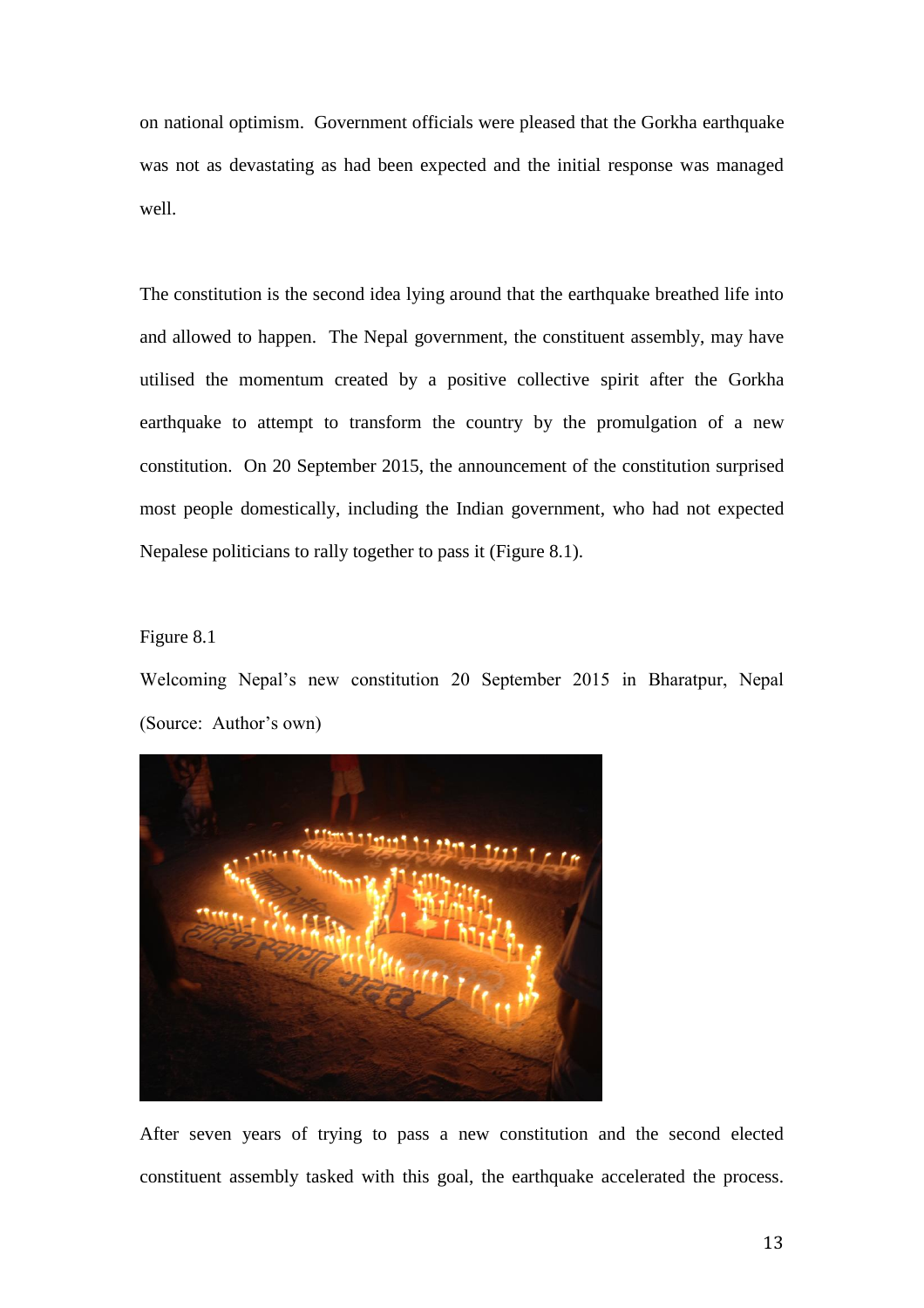According to Amod Dixit, the founder and executive director of the NSET: 'If there had not been an earthquake, the constitution would not have been passed. The earthquake made people and politicians run and take action; while before they could not even walk'.

The political leaders in Kathmandu were spurred to come to consensus on the constitution after the earthquake. The earthquake may have mobilised leaders who were relieved that the impact of the earthquake was not as devastating as had been expected. A political space was created where the previously quarrelling political parties agreed to pass the constitution and almost unanimously voted in favor of the constitution. This occurred in spite of protests and clashes on the Terai (flat plains bordering India) during the summer months of 2015. Some of the protests were violent, resulting in tens of people dying. This constitution has several shortcomings that the large Madhesi and Tharu ethnic communities of the Terai object to. Concerns regarding how federalism will be structured and how the country will be organised and governed remain.

I was in Nepal conducting fieldwork in the Bharatpur, when the constitution was passed. People were hopeful for the country, though shocked by the tensions and deaths in the Terai, which had occurred throughout the summer and into the autumn. To a greater extent than the earthquake, the constitution is the performative event for residents in Bharatpur. It highlights people's desire for more than everyday systems. The passing of the constitution provided people with a forum to vocalise a desire for a better future; a future in which residents can aspire for more than coping and being resilient. People manage in everyday life; they show resilience and at times are able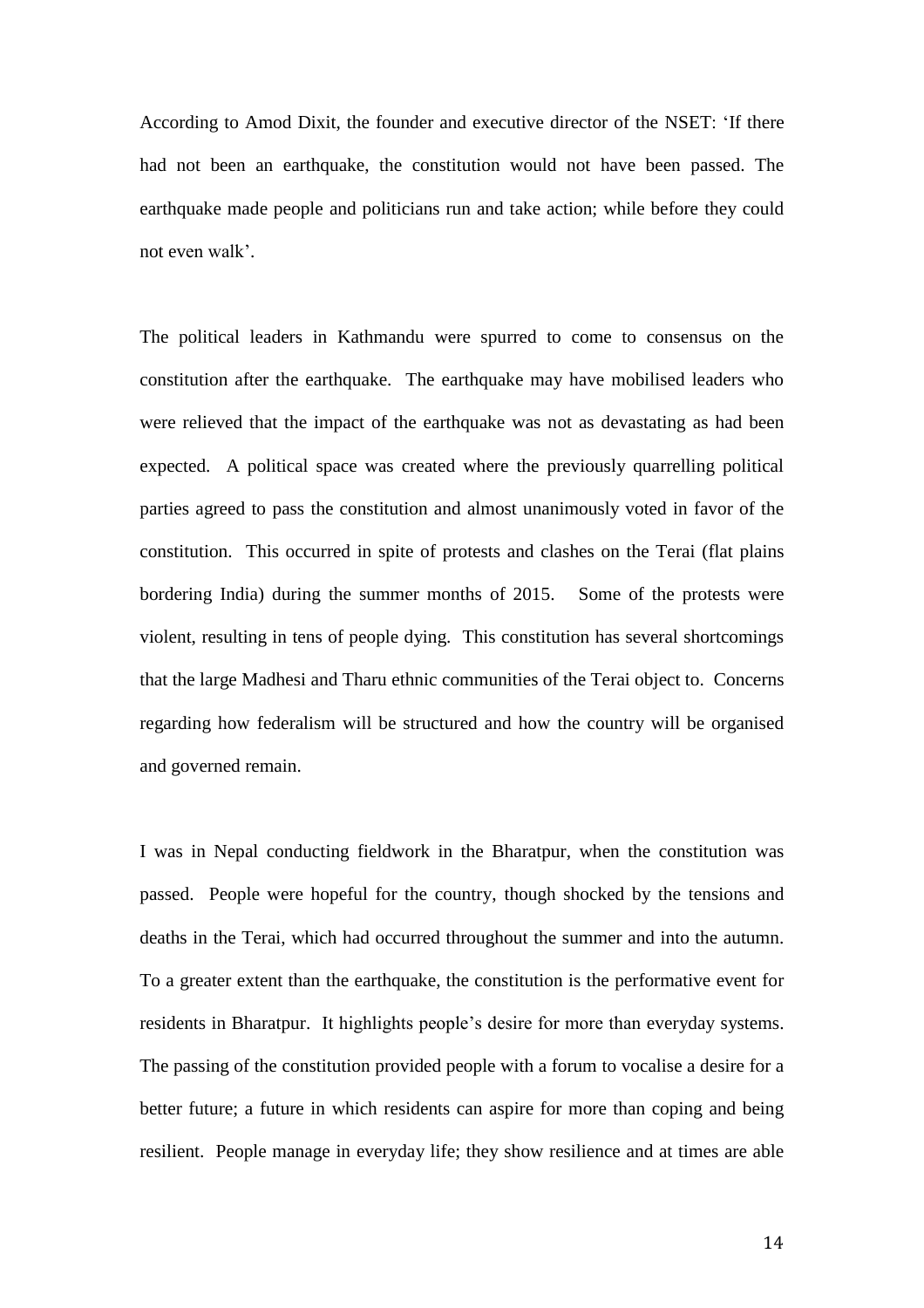to rework the urban reality to suit their needs and desires. The constitution raised an issue beyond the control of people–structures of government that can lead and manage the country for a better future.

The promulgation of the constitution had a powerful emotional impact on residents in Bharatpur. The people expressed their hopes and desire for the central government to lead the country and to create systems of government that will lead to stability and security for all of Nepal's residents. In the immediate aftermath of the passing of the constitution, many residents in Bharatpur were hopeful their country would emerge with proper governance systems in place, thus ensuring their nation would no longer be in transition. A businessman suggested, 'If the government is stable, it [the future] will be better. One or two people cannot change anything. We need the government'. This statement about the necessity for a stable government was repeatedly voiced in Bharatpur. Hope was raised and then dashed in the days, weeks and months after the constitution was promulgated.

#### **8.8 Unofficial Economic Blockade**

Nepal, a land-locked country, imports most of its goods from and via India. The passage of the Nepalese constitution spurred the devastating economic (unofficial) blockade on the Indian border crossings. The Indian government declared it was not safe for transportation vehicles to enter Nepal, resulting in economic turmoil throughout the country. The World Bank (2016, 1) stated, '2015 will be remembered as the year of twin shocks for Nepal' referring to the April-May earthquakes and the near complete disruption of external trade after the adoption of the new constitution in September. The World Bank continued: 'Nepal is not only a landlocked country, but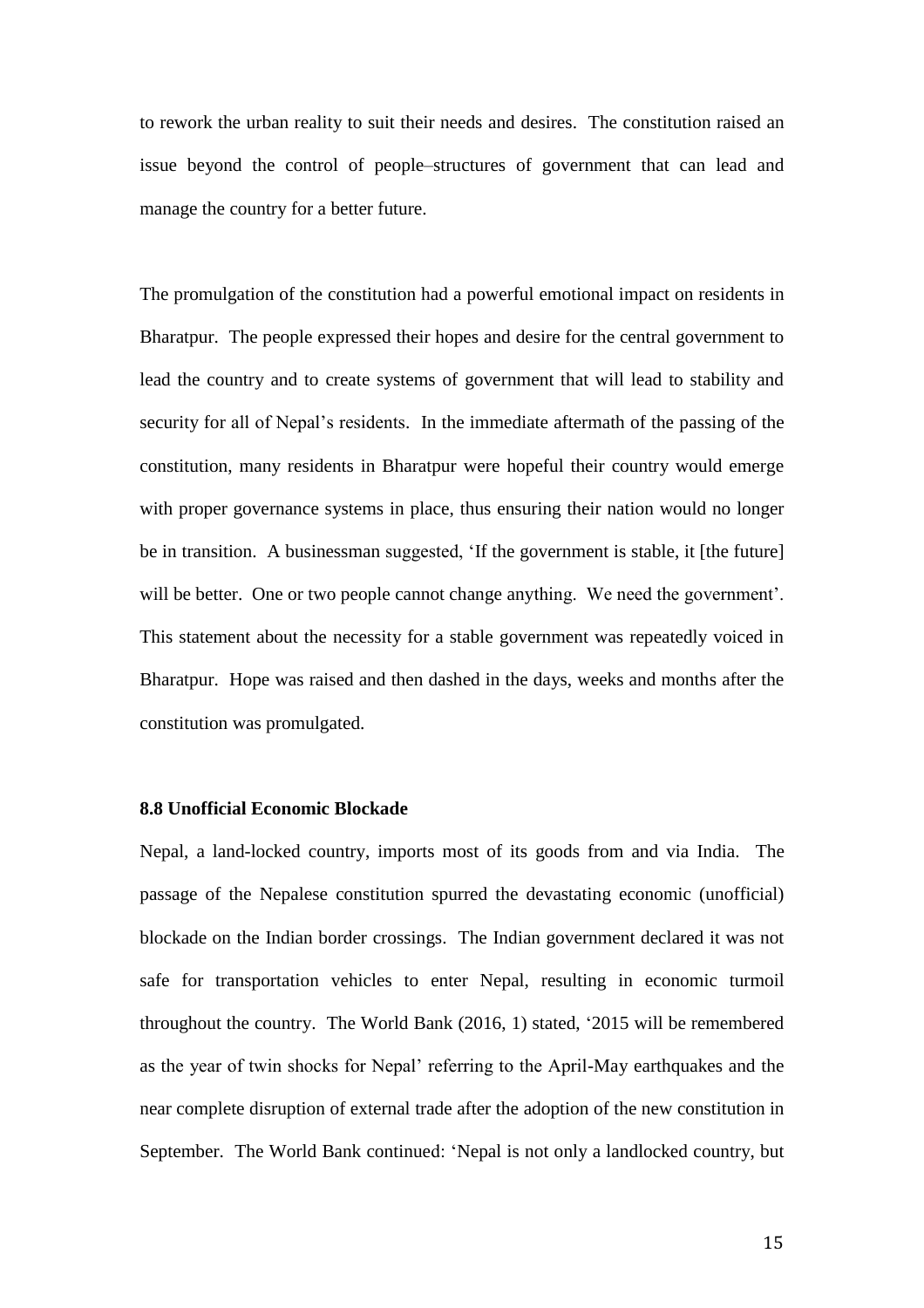is also an India-locked country' (ibid., 3); 85% of all external trade comes via India into Nepal.

The blockade ultimately resulted in almost five months of being cut off from essential items. From late September, there were minimal imports of essential goods, such as cooking gas, food, medicine, petrol, kerosene and construction materials necessary to rebuild hundreds of thousands of homes destroyed by the earthquake. Very few people expected the blockade to last more than a few days, possibly a few weeks. Winter set in and temperatures plummeted. Trees from the forests were felled and utilised as fuel for heating and cooking.

This blockade of goods created crippling economic devastation and indirectly targeted businesses and ordinary people throughout the country. It is difficult to underscore the hardship. The economic blockade impacted many millions more people throughout the country than the earthquake.

The black market flourished in fuel and other essentials for months due to the unofficial blockade, money was made: some officials profited from the black market trade, but people throughout Nepal suffered. The ramifications will be felt for at least a decade. During the autumn, the Nepalese people, and especially the youth, had a target for their frustrations: India and, to a lesser extent, their own government and politicians.

Crisis situations are open to intensified exploitation and appropriation (Simpson 2013; Clark 2011; Klein 2008). Historically, India has influenced Nepalese affairs in a big

16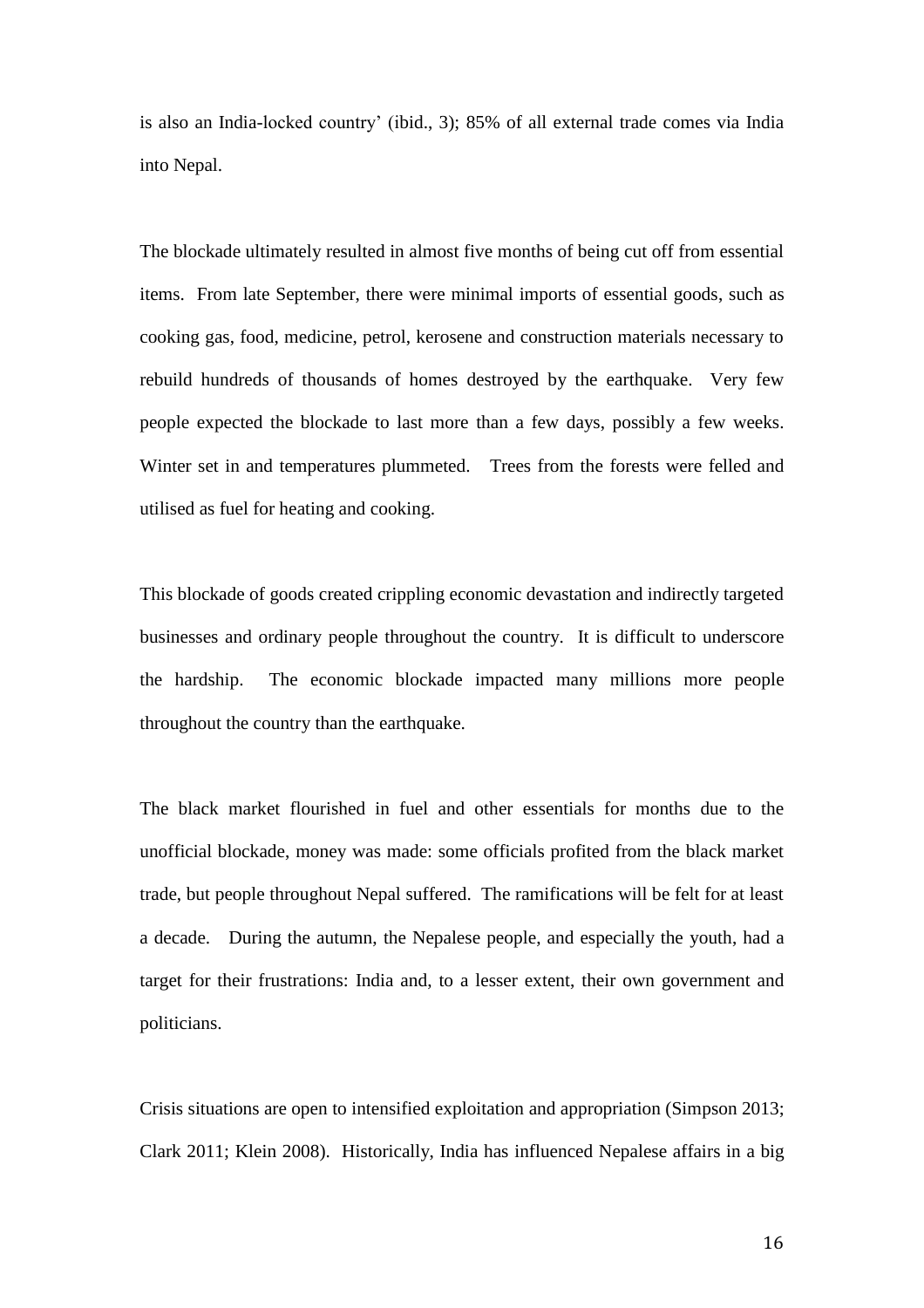brother role, and Narendra Modi, India's prime minister, may have been surprised by Nepal's unwillingness to acquiesce to India's suggestions related to the constitution supporting the Madhesi and Tharu demands. India's actions after the constitution in the autumn of 2015 erased much of the tremendous good will created by India's rapid, timely and generous efforts post-earthquake. The silence of the international community in response to the economic blockade and the economic unraveling of their country also disappointed Nepal's citizens.

In February 2016, the international border crossings with India were quietly and fully reopened with no fanfare and trade resumed. It is unclear what political wrangling took place and why the tensions in the Terai were silenced and the blockade disappeared. It is unclear how the Nepalese government, the Madhesi political leaders who demand more rights for their group and the Indian government will resolve the political, economic and environmental resource debates that continue to linger.

An earthquake can be viewed as a crisis or a catastrophe 'resulting in dual or even multiple disasters at once' (Hyndman 2011, xi). The earthquake, the passing of the constitution and the economic blockade warrant consideration as chapters of one book. Clark (2011, 73) suggests that a 'disaster demands change, precisely because of its profound rupture with the past, because of the impossibility of recasting it into positivity, of redeeming it, or even of making sense of it'. In Nepal, during the course of 2015, changes were made, and it is unclear how they will be enacted.

#### **8.9 Conclusion**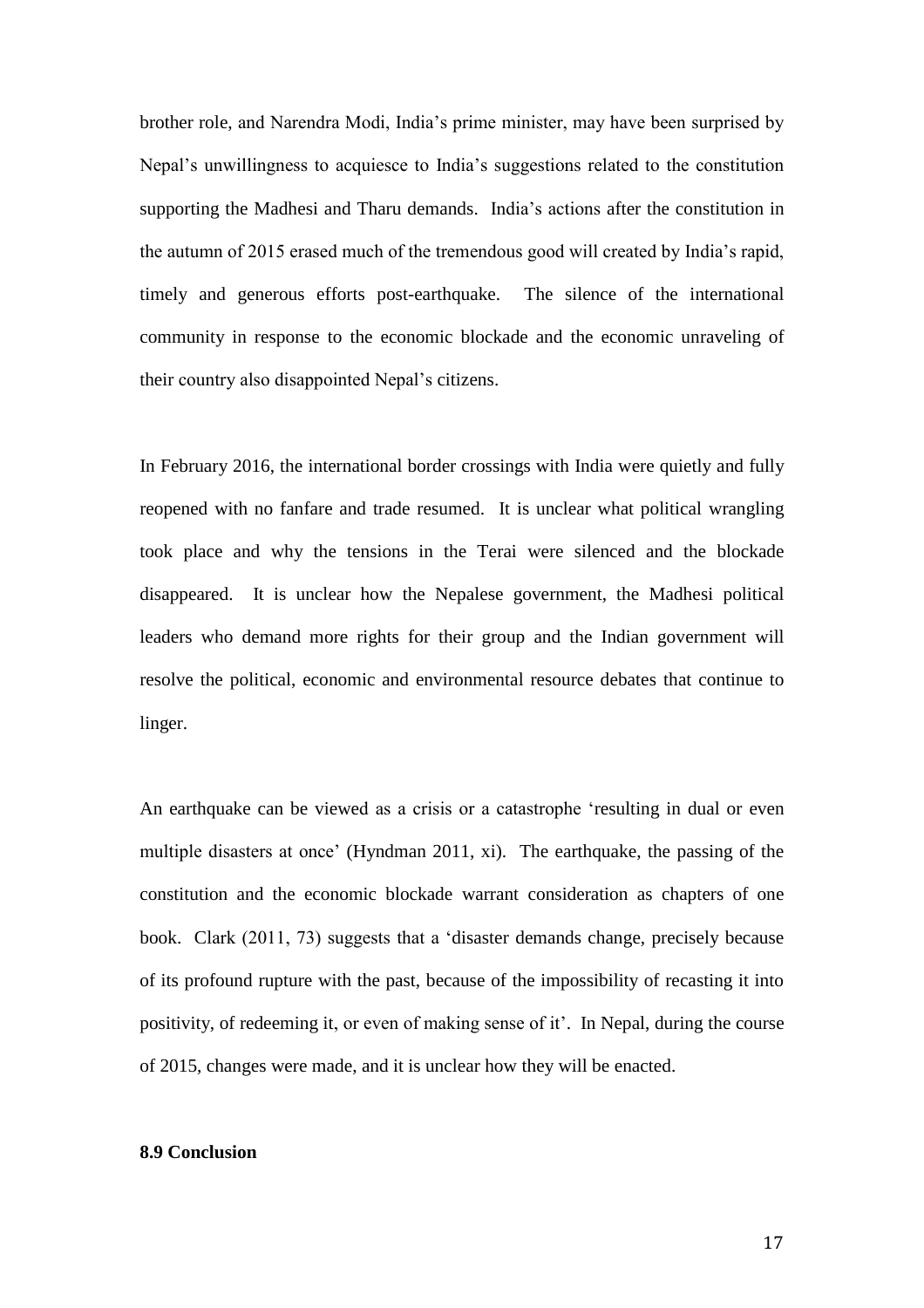The Gorkha earthquake of April 2015 took hold of two ideas that had been lying around and propelled them into being. How the earthquake changed the environment for people who were not directly impacted–those who did not lose their homes, their families and their livelihoods or those who were not displaced–warrants reflection. An earthquake changes everything (Simpson 2013) and everyone in some way. The local level is where the changes post-earthquake can be seen and felt most intensively. What the earthquake allowed to happen was explored through the lens of Bharatpur, a city not located in one of the designated earthquake-impacted districts of Nepal.

The earthquake allowed ideas to come to life. The first idea lying around that the earthquake propelled is the combination of earthquake-resistant construction and urban planning in the form of land use plans. The government pressured local authorities to implement the National Building Code and earthquake-resistant construction bylaws after the earthquake. The necessity to consider urban planning was also renewed. Responsibility for implementation has been firmly placed with local authorities. This has occurred in an environment in which two thirds of municipalities in Nepal were created in the 12 months before the earthquake and as of yet, they do not have the institutional, technical and financial capacity to meet this expectation. How municipalities will be able to cope is unclear.

The constitution is the second idea lying around that the earthquake propelled into action. The Nepalese government and the constituent assembly may have utilised the momentum created by a positive collective spirit after the Gorkha earthquake to attempt to transform the country by the creation of a new constitution. After seven years of debate, the constitution was promulgated in September 2015. Tensions

18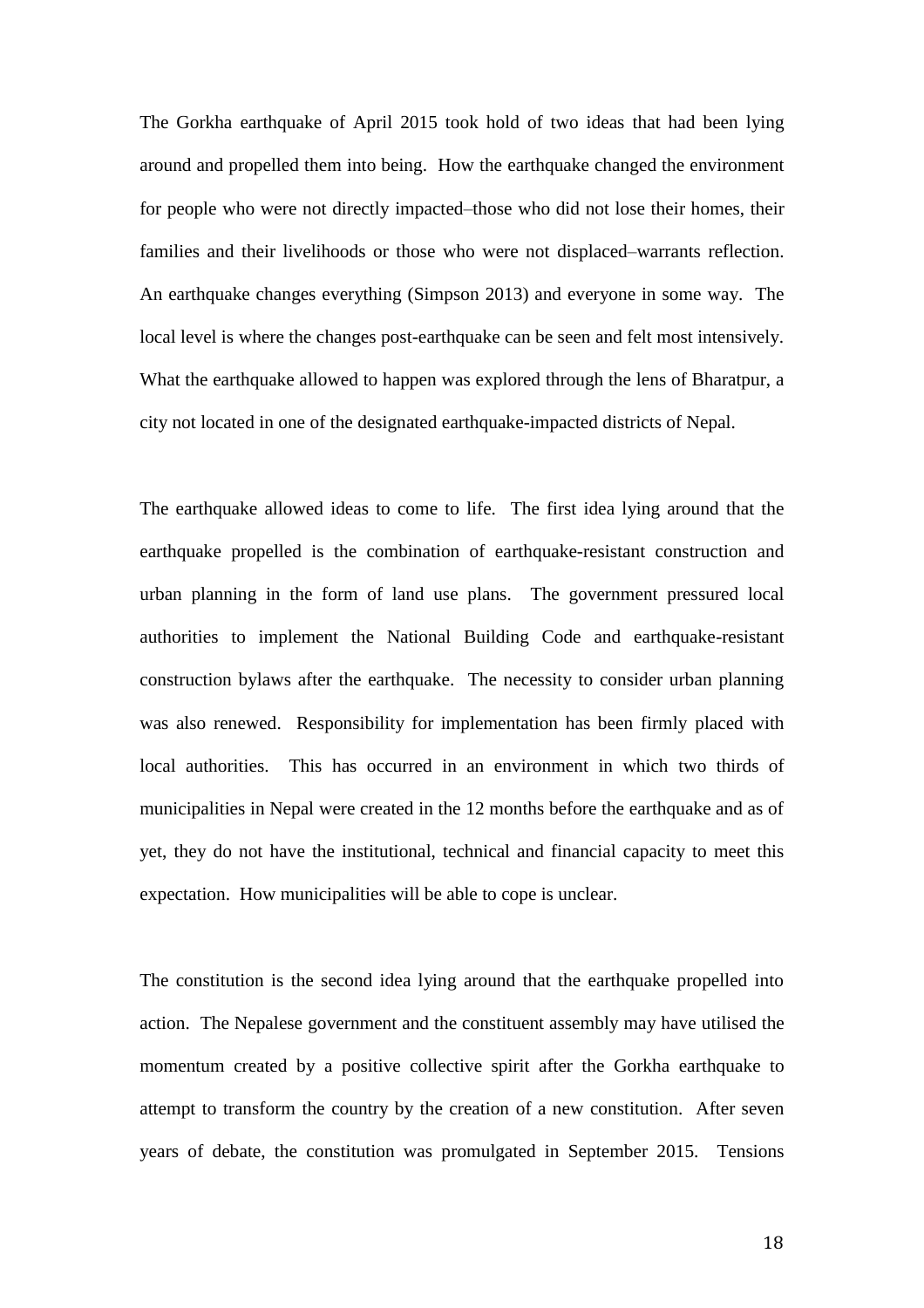surrounding some aspects of the constitution continued, but people were hopeful. The unexpected unofficial economic blockade on Indian border crossings through which 85% of international trade enters Nepal, was devastating. This five month economic crisis prevented the basic goods and materials required for the reconstruction of earthquake-destroyed homes from arriving in Nepal during a cold winter. The economic blockade negatively impacted millions more people throughout the country than the earthquake. The impact from the Gorkha earthquake of 2015 will continue to unfold for years to come.

#### References

Bankoff G., Cannon T., Kruger F. and Schipper E.L.F. (2015) Introduction: exploring the links between cultures and disasters. In: Krüger F., Bankoff G., Cannon T., Orlowski B., et al. (eds.). "Cultures and disasters: understanding cultural framings in disaster risk reduction. Routledge studies in hazards, disaster risk and climate change. 1 Edition." *London ; New York, Routledge, Taylor & Francis Group.* pp. 1–16.

Birkmann J., Buckle P., Jaeger J., Pelling M., et al. (2008) "Extreme events and disasters: a window of opportunity for change? Analysis of organizational, institutional and political changes, formal and informal responses after megadisasters." *Natural Hazards*. [Online] 55 (3), 637–655. Available at: doi:10.1007/s11069-008-9319-2.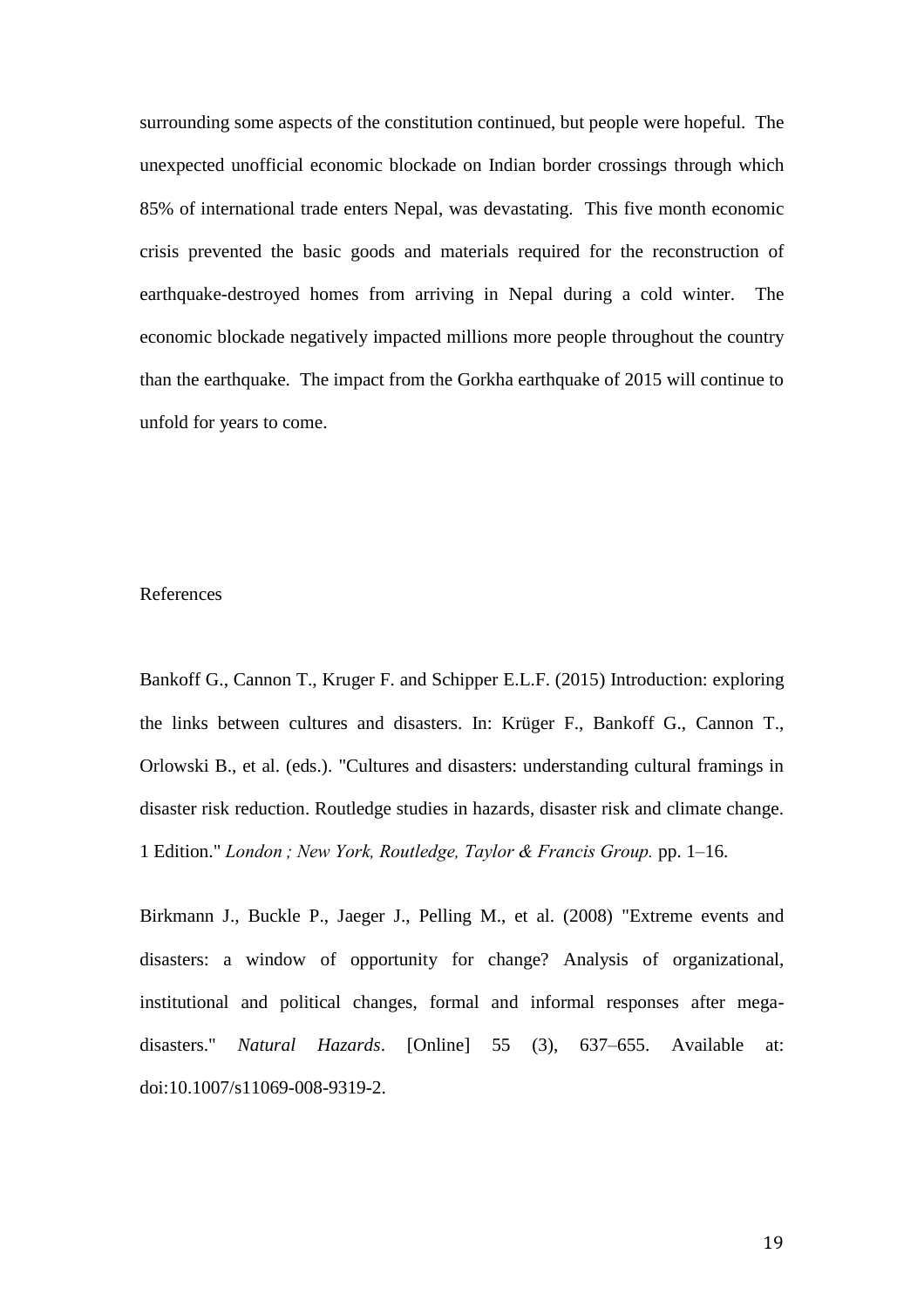Bosher L. ed. (2008) *Hazards and the built environment: attaining built-in resilience*. London ; New York, Taylor & Francis.

Clark N. (2011) *Inhuman nature: sociable life on a dynamic planet*. Theory, culture & society. Los Angeles ; London, SAGE.

Edgington D.W. (2010) *Reconstructing Kobe: the geography of crisis and opportunity*. Vancouver, UBC Press.

Friedman M. and Friedman R.D. (2002) *Capitalism and freedom*. 40th anniversary ed. Chicago, University of Chicago Press.

Hyndman J. (2011) *Dual disasters: humanitarian aid after the 2004 Tsunami*. Sterling, VA, Kumarian Press.

IFAD (2014) *Rural poverty in Nepal* [Online]. Available at: https://www.ruralpovertyportal.org/country/home/tags/nepal (Accessed: 17 January 2017).

Klein N. (2008) *The rise of disaster capitalism*. London, Penguin Books Ltd : [distributor] Penguin Books Ltd.

Pelling M. (2012) Hazards, risk and urbanisation. In: Wisner B., Gaillard J.C., and Kelman I. (eds.). "The Routledge handbook of hazards and disaster risk reduction." *London ; New York, Routledge*. pp. 145–155.